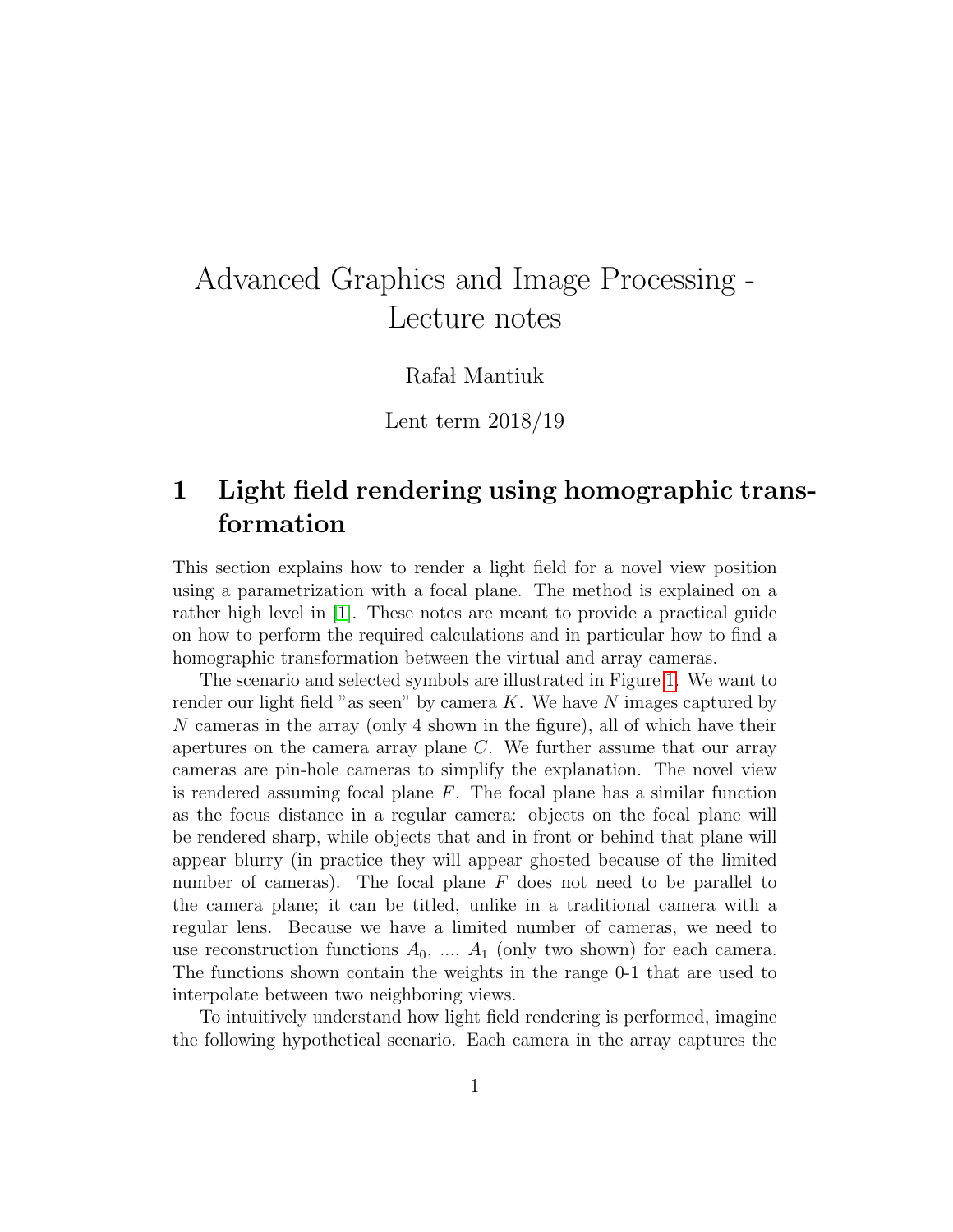<span id="page-1-0"></span>

Figure 1: Light field rendering for the novel view represented by camera K. The pixels  $P_K$  in the rendered image is the weighted average of the pixels values  $p_1, ..., p_N$  from the images captured by the camera array.

image of the scene. Then, all objects in the scene are removed and you put a large projection screen where the focal plane  $F$  should be. Then, you swap all cameras for projectors, which project the captured images on the projection screen  $F$ . Finally, you put a new camera  $K$  at the desired location and capture the image of the projection screen. The projection screen (focal plane) is needed to form an image. Ideally, to obtain a sharp image, we would like to project the camera array images on a geometry. However, such a geometry is not readily available when capturing scenes with a camera array. In this situation a single plane is often a good-enough proxy, which has its analogy in physical cameras (focal distance). More advanced light field rendering methods attempt to reconstruct a more accurate proxy geometry using multi-view stereo algorithms and then project camera images on that geometry [\[3\]](#page-6-1).

This simplified scenario misses one step, which is modulating each projected image by the reconstruction function A, as such modulation has no physical counterpart. However, this scenario should give you a good idea what operations need to be performed in order to render a light field from a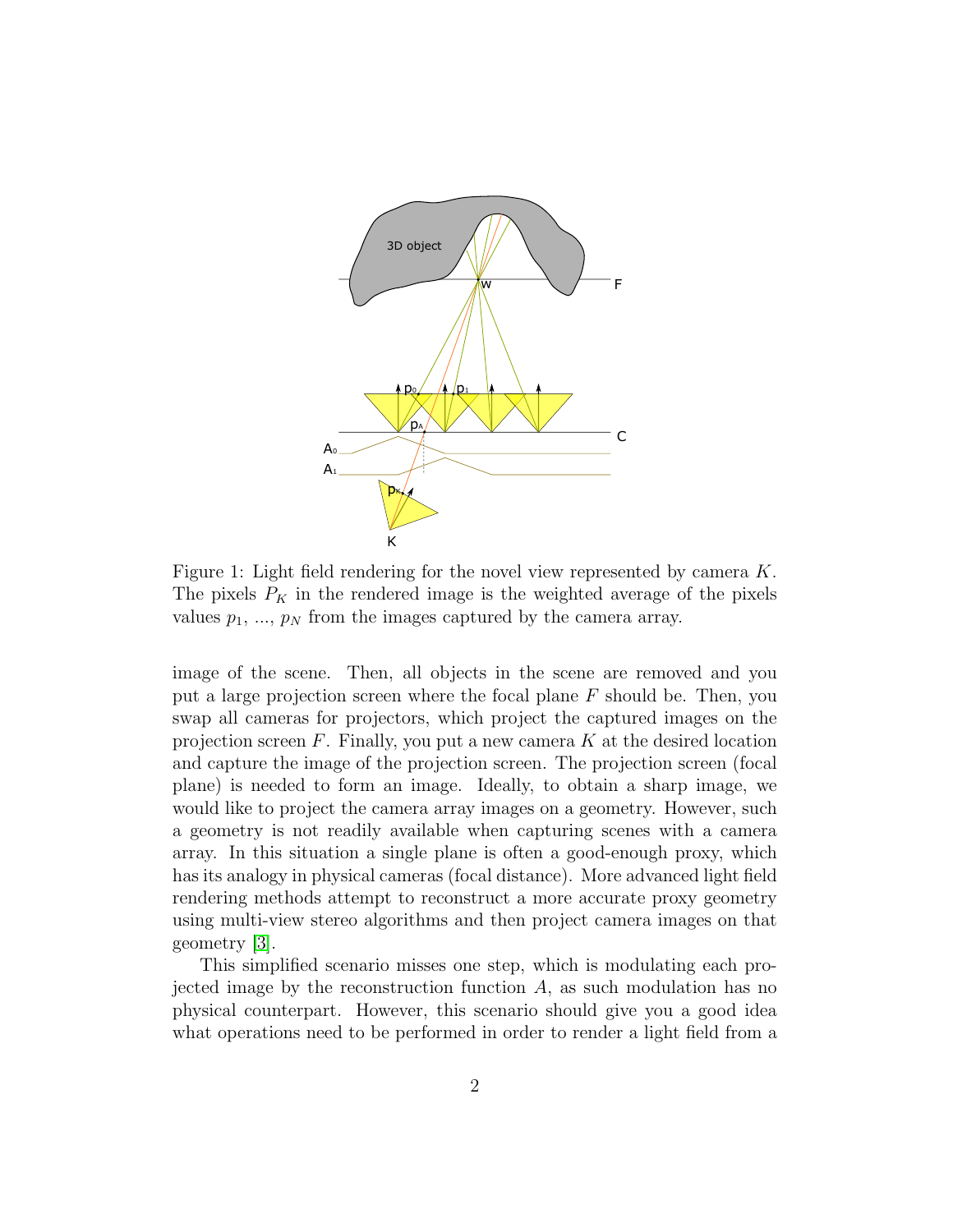**Data:** Camera array images  $J_1$ ,  $J_2$ , ...,  $J_N$ Result: Rendered image I for each pixel at the coordinates  $p<sub>K</sub>$  in the novel view do  $I(\boldsymbol{p}_K) \leftarrow 0;$  $w(\mathbf{p}_K) \leftarrow 0;$ for each camera i in the array do Find the coordinates  $p_i$  in the *i*-th camera image corresponding to the pixel  $\pmb{p}_K$  ; Find the coordinates  $p_A$  on the aperture plane A corresponding to the pixel  $p_K$ ;  $I(\boldsymbol{p}_K) \leftarrow I(\boldsymbol{p}_K) + A(\boldsymbol{p}_A) J_i(\boldsymbol{p}_i)$ ;  $W(\boldsymbol{p}_K) \leftarrow W(\boldsymbol{p}_K) + A(\boldsymbol{p}_A)$ ; end  $I(\mathbf{p}_K) \leftarrow I(\mathbf{p}_K)/W(\mathbf{p}_K)$ ; end

Algorithm 1: Light field rendering algorithm

<span id="page-2-0"></span>novel view position.

Now let us see how we can turn such a high-level explanation into a practical algorithm. One way to render a light field is shown in Algorithm [1.](#page-2-0) The algorithm iterates over all pixels in the rendered image, then for each pixel it iterates over all cameras in the array. The resulting image is the weighted average of the camera images that are warped using homographic transformations. The weights are determined by the reconstruction functions  $A_i$ . The algorithm is straightforward, except for the mapping from pixel coordinates in the novel view  $p<sub>K</sub>$  to coordinates in each camera image  $p<sub>i</sub>$  and the coordinates on the aperture plane  $p_A$ . The following paragraphs explain how to find such transformations.

### 1.1 Homographic transformation between the virtual and array cameras

The text below assumes that you are familiar with homogeneous coordinates and geometric transformations, both commonly used in computer graphics and computer vision. If these topics are still unclear, refer to Section 2.1 in [\[4\]](#page-6-2) (this book is available [online\)](http://szeliski.org/Book/) or Chapter 6 in [\[2\]](#page-6-3).

We assume that we know the position and pose of each camera in the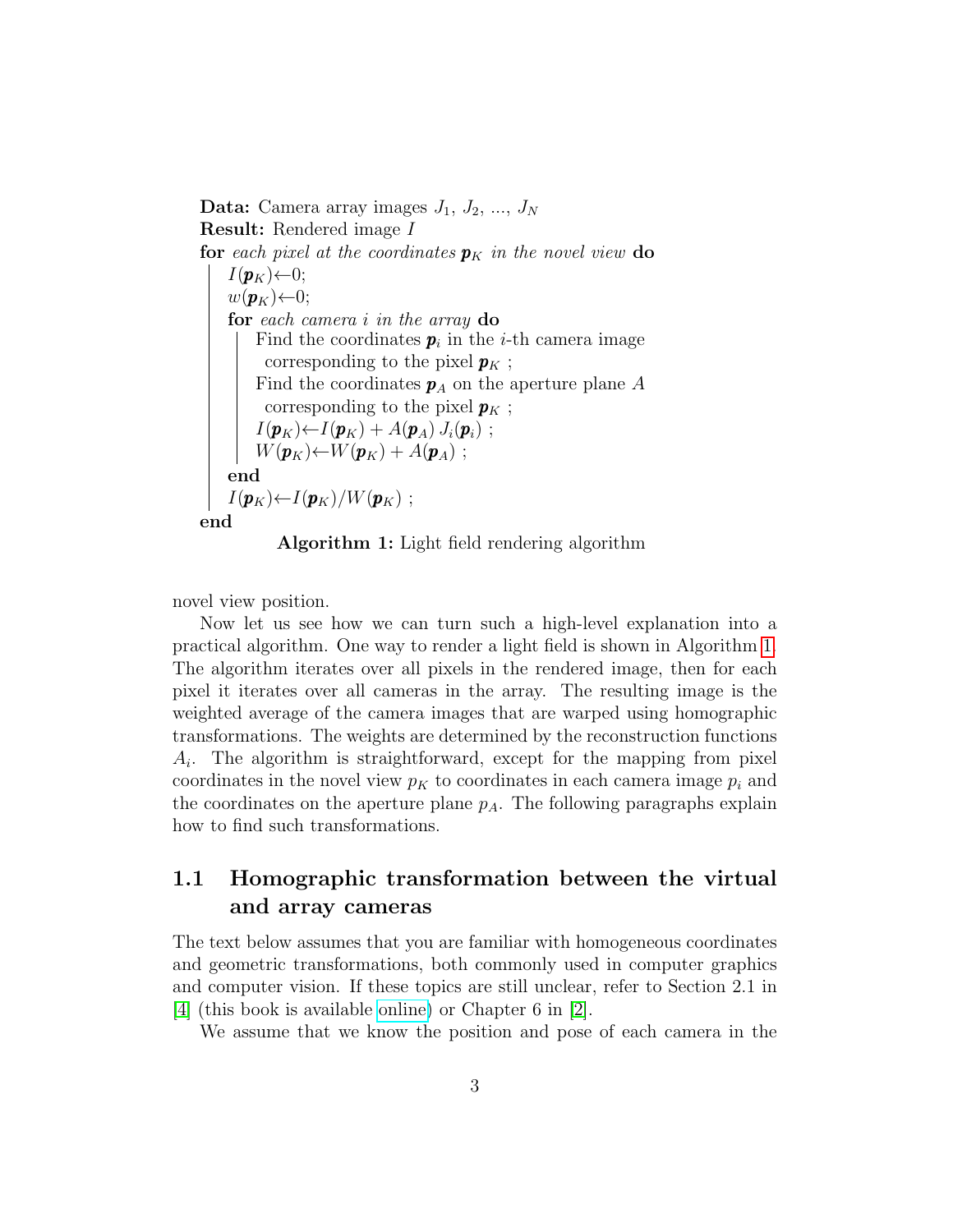array, so that homogeneous 3D coordinates of a point in the 3D word coordinate space w can be mapped to the 2D pixel coordinates  $p_i$  of camera i:

$$
\boldsymbol{p}_i = \boldsymbol{K} \boldsymbol{P} \boldsymbol{V}_i \boldsymbol{w} \,. \tag{1}
$$

where V is the view transformation, P is the projection matrix and K is the intrinsic camera matrix. Note that we will use bold lower case symbols to denote vectors, uppercase bold symbols for matrices and a regular font for scalars. The operation is easier to understand if the coordinates and matrices are expanded:

<span id="page-3-0"></span>
$$
\begin{bmatrix} x_i \\ y_i \\ w_i \end{bmatrix} = \begin{bmatrix} f_x & 0 & c_x \\ 0 & f_y & c_y \\ 0 & 0 & 1 \end{bmatrix} \begin{bmatrix} 1 & 0 & 0 & 0 \\ 0 & 1 & 0 & 0 \\ 0 & 0 & 1 & 0 \end{bmatrix} \begin{bmatrix} v_{11} & v_{12} & v_{13} & v_{14} \\ v_{21} & v_{22} & v_{23} & v_{24} \\ v_{31} & v_{32} & v_{33} & v_{34} \\ 0 & 0 & 0 & 1 \end{bmatrix} \begin{bmatrix} X \\ Y \\ Z \\ Z \end{bmatrix} . \tag{2}
$$

The view matrix  $V$  translates and rotates the 3D coordinates of the 3D point  $w$  so that the origin of the new coordinate system is at the camera centre, and camera's optical axis is aligned with the z-axis (as the view matrix in computer graphics). This matrix can be computed using a  $LookAt$  function, often available in graphics matrix libraries.

The projection matrix  $P$  may look like an odd version of an identity matrix, but it actually drops one dimension (projects from 3D to 2D) and copies the value of Z coordinate into the additional homogeneous coordinate  $w_i$ . Note that to compute Cartesian coordinates of the point from the homogeneous coordinates, we divide  $x_i/w_i$  and  $y_i/w_i$ . As  $w_i$  is now equal to the depth in the camera coordinates, this operation is equivalent to a perspective projection (you can refer to slides 88–92 in the [Introduction to Graphics](https://www.cl.cam.ac.uk/teaching/1819/Graphics/Introduction_to_Graphics_2018_6pp.pdf) Course).

The intrinsic camera matrix  $\boldsymbol{K}$  maps the projected 3D coordinates into pixel coordinates.  $f_x$  and  $f_y$  are focal lengths and  $c_x$  and  $c_y$  are the coordinates of optical center expressed in pixel coordinates. We assume that the intrinsic matrix is the same for all the cameras in the array.

Besides having all matrices for all cameras in the array, we also have a similar transformation for our virtual camera  $K$ , which represents the currently rendered view:

$$
\mathbf{p}_K = \mathbf{K}_K \mathbf{P} \mathbf{V}_K \mathbf{w} \,. \tag{3}
$$

Our first task is to find transformation matrices that could transform from pixel coordinates  $p<sub>K</sub>$  in the virtual camera image into pixel coordinates  $p<sub>i</sub>$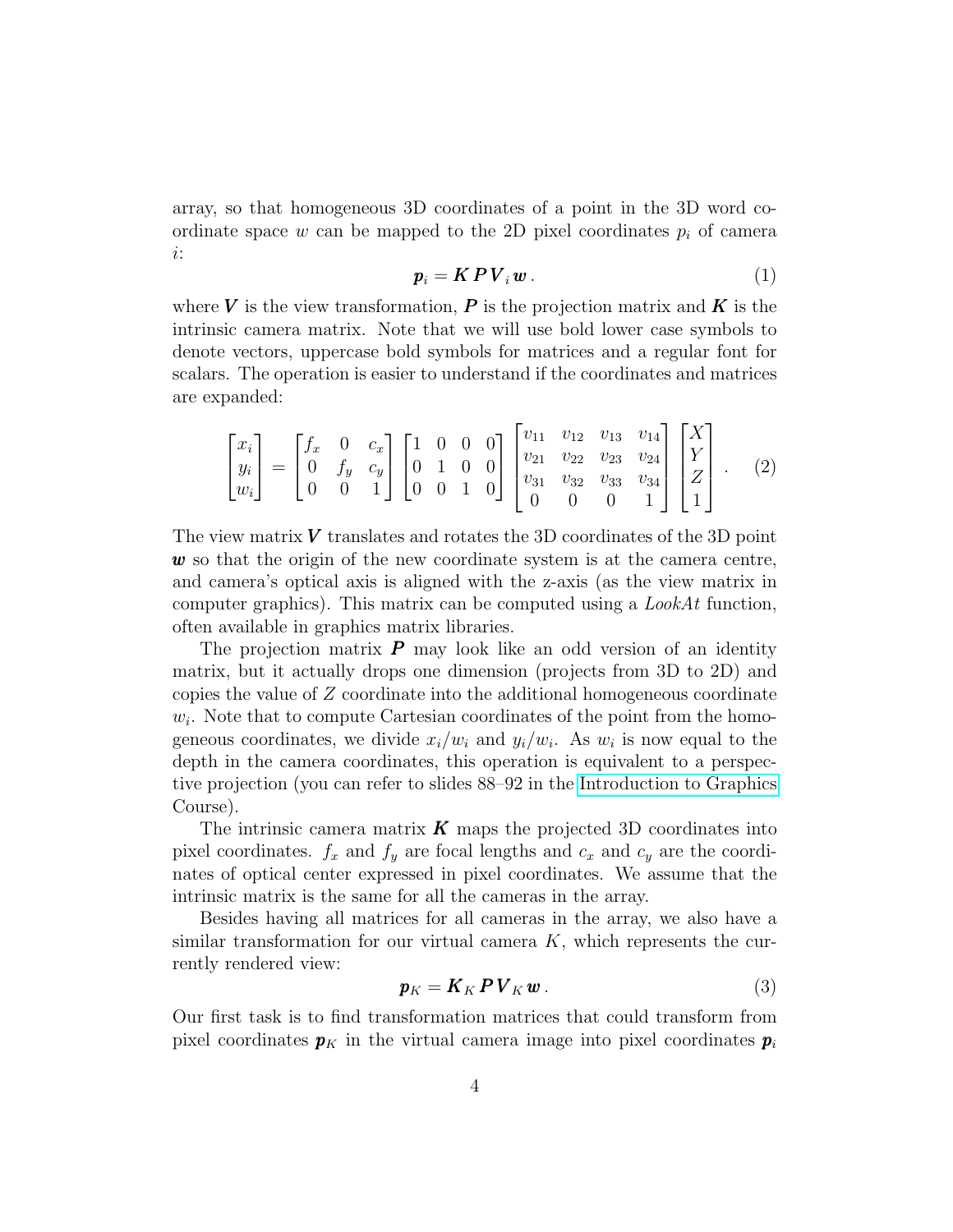for each camera i. This is normally achieved by inverting the transformation matrix for the novel view and combining it with the camera array transformation. However, the problem is that the product of  $K_K P V_K$  is not a square matrix that can be inverted — it is missing one dimension. The dimension is missing because we are projecting from 3D to 2D and one dimension (depth) is lost.

Therefore, to map both coordinates, we need to reintroduce missing information. This is achieved by assuming that the 3D point lies on the focal plane F. Note that the plane equation can be expressed as  $\mathbf{N} \cdot (\mathbf{w} - \mathbf{w}_F) = 0$ , where N is the plane normal, and  $w_F$  specifies the position of the plane in the 3D space. Operator  $\cdot$  is the dot product. If the homogeneous coordinates of the point **w** are  $\begin{bmatrix} X & Y & Z & 1 \end{bmatrix}$ , the plane equation can be expressed as

$$
d = \begin{bmatrix} n_x & n_y & n_z & -\mathbf{N} \cdot \mathbf{w}_F \end{bmatrix} \begin{bmatrix} X \\ Y \\ Z \\ 1 \end{bmatrix}, \tag{4}
$$

.

where d is the distance to the plane and  $\mathbf{N} = \begin{bmatrix} n_x & n_y & n_z \end{bmatrix}$ . We can introduce the plane equation into the projection matrix from Equation [2:](#page-3-0)

<span id="page-4-0"></span>
$$
\begin{bmatrix} x_i \\ y_i \\ d_i \\ w_i \end{bmatrix} = \begin{bmatrix} f_x & 0 & 0 & c_x \\ 0 & f_y & 0 & c_y \\ 0 & 0 & 1 & 0 \\ 0 & 0 & 0 & 1 \end{bmatrix} \begin{bmatrix} 1 & 0 & 0 & 0 \\ 0 & 1 & 0 & 0 \\ n_x^{(c)} & n_y^{(c)} & n_z^{(c)} & -N^{(c)} \cdot \mathbf{w}_F^{(c)} \\ 0 & 0 & 1 & 0 \end{bmatrix} \begin{bmatrix} v_{11} & v_{12} & v_{13} & v_{14} \\ v_{21} & v_{22} & v_{23} & v_{24} \\ v_{31} & v_{32} & v_{33} & v_{34} \\ 0 & 0 & 0 & 1 \end{bmatrix} \begin{bmatrix} X \\ Y \\ Z \\ Z \\ 1 \end{bmatrix}
$$

The product of the matrices in above is a full  $4\times4$  transformation matrix, which is not rank-deficient and can be inverted. Note that the pixel coordinates  $p_K$  and  $p_i$  now have an extra dimension d, which should be set to 0 (because we constrain 3D point  $w$  to lie on the plane).

It should be noted that the normal and the point in the plane equation have superscript  $\left( \text{c} \right)$ , which denotes that the plane is given in the *camera* coordinate system, rather than in the world coordinate system. This is because the point  $\begin{bmatrix} X & Y & Z & 1 \end{bmatrix}$  is transformed from the world to the camera coordinates by the view matrix  $V_i$  before it is multiplied by our modified projection matrix. This could be a desired behavior for the virtual camera, for example if we want the focal plane to follow the camera and be perpendicular to the camera's optical axis. But, if we simply want to specify the focal plane in the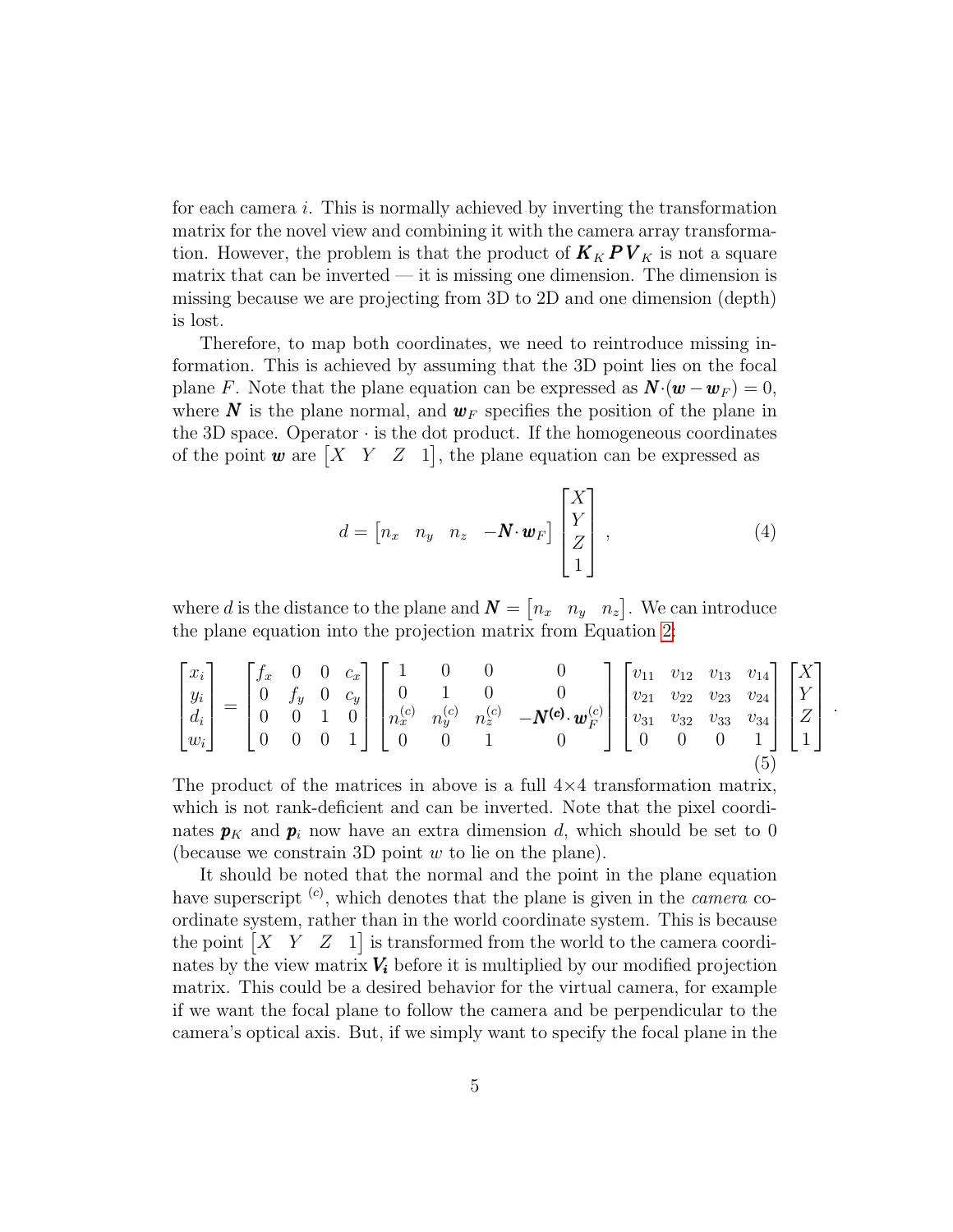world coordinates, we have two options: either replace the third row in the final matrix (obtained after multiplying the three matrices in Equation [5\)](#page-4-0) with our plane equation in the world coordinate system; or to transform the plane to the camera coordinates:

$$
\boldsymbol{w}_F^{(c)} = \boldsymbol{V}_i \boldsymbol{w}_F \tag{6}
$$

and

$$
N^{(c)} = \overline{V}_i N \,. \tag{7}
$$

 $V_i$  is the "normal" or direction transformation for the view matrix  $V_i$ , which rotates the normal vector but it does not translate it. It is obtained by setting to zero the translation coefficients  $w_{14}, w_{24}, w_{34}$ .

Now let us find the final mapping from the virtual camera coordinates  $\hat{p_K}$ to the array camera coordinates  $\hat{p_i}$ . We will denote the extended coordinates (with extra d) in Equation [5](#page-4-0) as  $\hat{p}_K$  and  $\hat{p}_i$ . We will also denote our new projection and intrinsic matrices in Equation [5](#page-4-0) as  $\hat{P}$  and  $\hat{K}$ . Given that, the mapping from  $p<sub>K</sub>$  to  $p<sub>i</sub>$  can be expressed as:

$$
\hat{\boldsymbol{p}}_i = \hat{\boldsymbol{K}}_i \hat{\boldsymbol{P}} \boldsymbol{V}_i \boldsymbol{V}_K^{-1} \hat{\boldsymbol{P}}^{-1} \hat{\boldsymbol{K}}_K^{-1} \hat{\boldsymbol{p}}_K. \tag{8}
$$

The position on the aperture plane  $w_A$  can be readily found from:

$$
\boldsymbol{w}_A = \boldsymbol{V}_i^{-1} \hat{\boldsymbol{P}}_A^{-1} \hat{\boldsymbol{K}}_i^{-1} \hat{\boldsymbol{p}}_K \,, \tag{9}
$$

where the projection matrix  $\hat{\boldsymbol{P}}_A$  is modified to include the plane equation of the aperture plane, the same way as done in Equation [5.](#page-4-0)

#### 1.2 Reconstruction functions

The choice of the reconstruction function  $A_i$  will determine how images from different cameras are mixed together. The functions shown in Figure [1](#page-1-0) will perform bilinear-interpolation between the views. Although this could be a rational choice, it will result in ghosting for the parts of the scene that are further away from the focal plane  $F$ . Another choice is to simulate a wideaperture camera and include all cameras in the generated view (set  $A_i = 1$ ). This will produce an image with a very shallow depth of field. Another possibility is to use the nearest-neighbor strategy and a box-shaped reconstruction filter (the width of the boxes being equal to the distance between the cameras). This approach will avoid ghosting but will cause the views